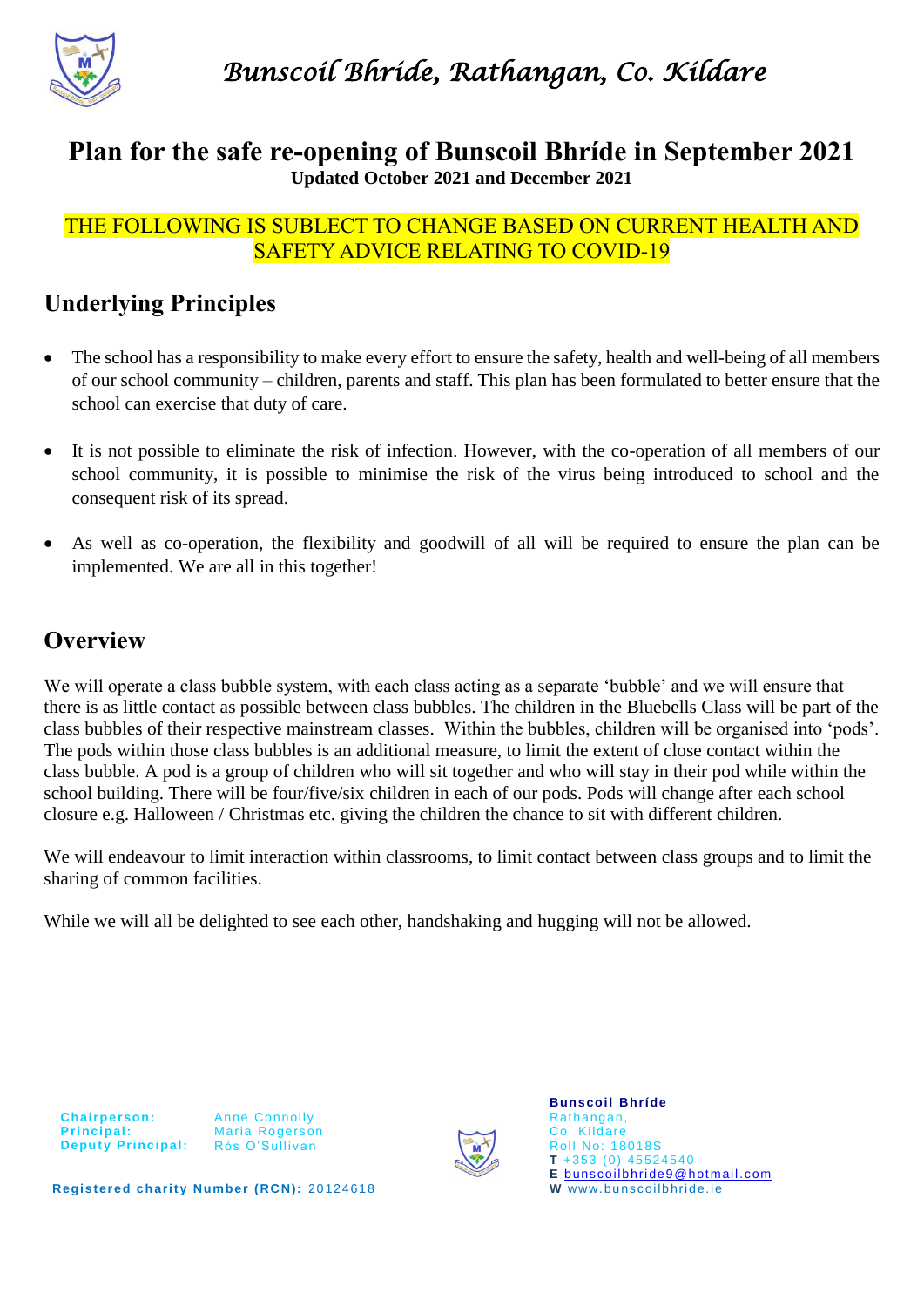

#### **Staggered start and finish times**

We will operate staggered start and finish times, by dividing the school into two cohorts; Cohort 1 and Cohort 2. Please take note of which Cohort your child is in.

| <b>Cohort 1</b> |                                     | <b>Cohort 2</b> |                                              |
|-----------------|-------------------------------------|-----------------|----------------------------------------------|
| <b>Room</b>     | <b>Class</b>                        | <b>Room</b>     | <b>Class</b>                                 |
| 9               | $2nd Class - Ms. Generally$         |                 | Junior Infants – Ms. Ryan                    |
| 10              | $2nd Class - Ms. Frawley$           | 2               | Senior Infants - Ms. De Faoite               |
| 11              | $3rd Class - Ms. Gorman$            | 5               | Senior Infants - Ms. Costello                |
| 8               | $5th Class - Ms. Millane$           | 6               | $1st Class - Ms. McEvoy$                     |
| 12              | $5th$ & $6th$ Class – Ms. Ruttledge | 3               | $3rd$ & 4 <sup>th</sup> Class – Ms. Coughlan |
| ⇁               | $6th Class - Mr. O'Sullivan$        | $\overline{4}$  | $4th Class - Ms. Fitzpatrick$                |
|                 |                                     | 13              | Bluebells Class - Ms. Rowley                 |

## **Arrival Times**

| • Arrival window      | <b>Category of Parents</b>                        |
|-----------------------|---------------------------------------------------|
| $8.45$ am $-8.55$ am  | Parents with one child only who is in Cohort 1    |
| $8.50$ am $-8.55$ am  | Parents / childminders dropping off two or more   |
|                       | children who belong to both Cohort 1 and Cohort 2 |
| $8.50$ am $- 9.00$ am | Parents with one child only who is in Cohort 2    |

**No child in Cohort 2 should be dropped off before 8.50am – there will be no supervision available in their classrooms before 8.50am**

As children from both cohorts travel on the buses, they will arrive as normal and proceed to their classrooms through their own designated route.

Children will come straight through their designated gate and designated door (see Routes below). They will hand-sanitise upon entry to the school (5 hand-sanitise dispensers located inside each of the entry doors spaced 1m apart). Children go directly to their classrooms where they will be met by their teacher.

There will be no use of the yard in the morning. We are asking parents to drop and go at their designated time (as detailed above). **Please do not arrive before this time and please do not congregate or allow your child(ren) to congregate outside the gate.** If your child(ren) is / are walking / cycling to school they should not arrive before their designated time. Social distancing should be maintained outside the school gate at all times and we ask that masks be worn by parents. We are all in this together and we are appealing for your cooperation to ensure the safety of all of our school community.

# **Home / Collection Time**

**There will be special arrangements in place for the Junior Infants for the first two weeks. They will go home at 12pm from 31 st August to 13th September inclusive. From 14th September the times below will apply to Junior Infants.**

|            | <b>Chairperson:</b>      |
|------------|--------------------------|
| Principal: |                          |
|            | <b>Deputy Principal:</b> |

Anne Connolly Maria Rogerson Rós O'Sullivan



**Bunscoil Bhríde** Rathangan, Co. Kildare Roll No: 18018S **T** +353 (0) 45524540 **E** [bunscoilbhride9@hotmail.com](mailto:bunscoilbhride9@hotmail.com) **W** www. bunscoilbhride.ie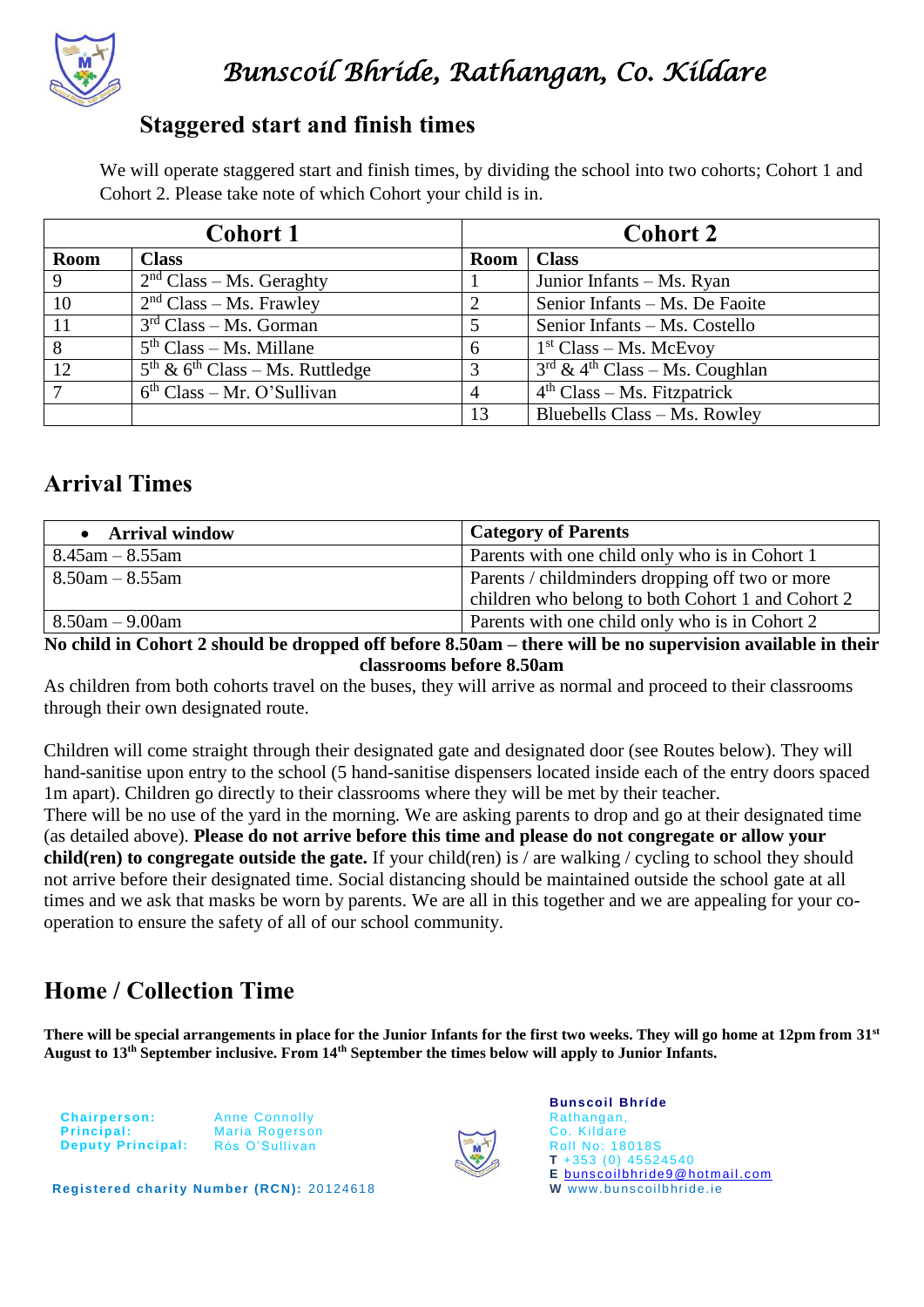

| $\vert$ All Junior & Senior Infant pupils | 1.30 <sub>pm</sub> |
|-------------------------------------------|--------------------|
| Cohort 1                                  | 2.25 <sub>pm</sub> |
| Cohort 2                                  | 2.30 <sub>pm</sub> |

Class teachers will bring their classes to their designated gate at the above times.

Please maintain social distancing and wear a mask while waiting for your daughter(s) at the school gate. Where possible, we would encourage that children walk/cycle to school.

### **Staggered Breaks**

We will operate staggered breaks to allow for segregation of the class bubbles on the yards.

| <b>Cohort 2</b>  |                         | Cohort 1           |                     |  |
|------------------|-------------------------|--------------------|---------------------|--|
| Small break      | $10.40$ am $- 10.50$ am | <b>Small Break</b> | $11.00am - 11.10am$ |  |
| <b>Big Break</b> | $12.15$ pm $-12.45$ pm  | <b>Big Break</b>   | $12.50pm - 1.20pm$  |  |

There will be six classes out on the two yards at each of the breaks, with separate sections marked out for each class bubble. Four classes will use the large yard to the rear of the school and two classes will use the Newtown Yard. Floor Signs have been sprayed onto the tarmac in the areas where children line up after breaks to facilitate social distancing.

The DES Covid-19 guidelines state that the risk of transmission from contact with outside surfaces or play areas is low.

All classes will get an extra 10 minutes (outside of break tines) active free play under the supervision of their teacher using the whole yard each day. The DES guidelines highlight the importance of physical exercise and we are eager to facilitate this. This will also give the children from Third to Sixth Class, who are wearing masks inside the school building, to get a break from wearing their masks.

## **Two entry exit points to the school**

To facilitate social distancing we have established two distinct entry / exit points to the school - Route A and Route B. Route A and Route B will be separated by a barrier. The following classes will use the route as highlighted below:

| <b>Route A</b> |                               | <b>Route B</b> |                                              |
|----------------|-------------------------------|----------------|----------------------------------------------|
| Room   Class   |                               | Room           | <b>Class</b>                                 |
|                | Junior Infants – Ms. Ryan     |                | Senior Infants – Ms. De Faoite               |
|                | Senior Infants - Ms. Costello |                | $3rd$ & 4 <sup>th</sup> Class – Ms. Coughlan |

**Chairperson: Principal: Deputy Principal:** 

Anne Connolly Maria Rogers on Rós O'Sullivan



**Bunscoil Bhríde** Rathangan, Co. Kildare Roll No: 18018S **T** +353 (0) 45524540 **E** [bunscoilbhride9@hotmail.com](mailto:bunscoilbhride9@hotmail.com) **W** www. bunscoilbhride.ie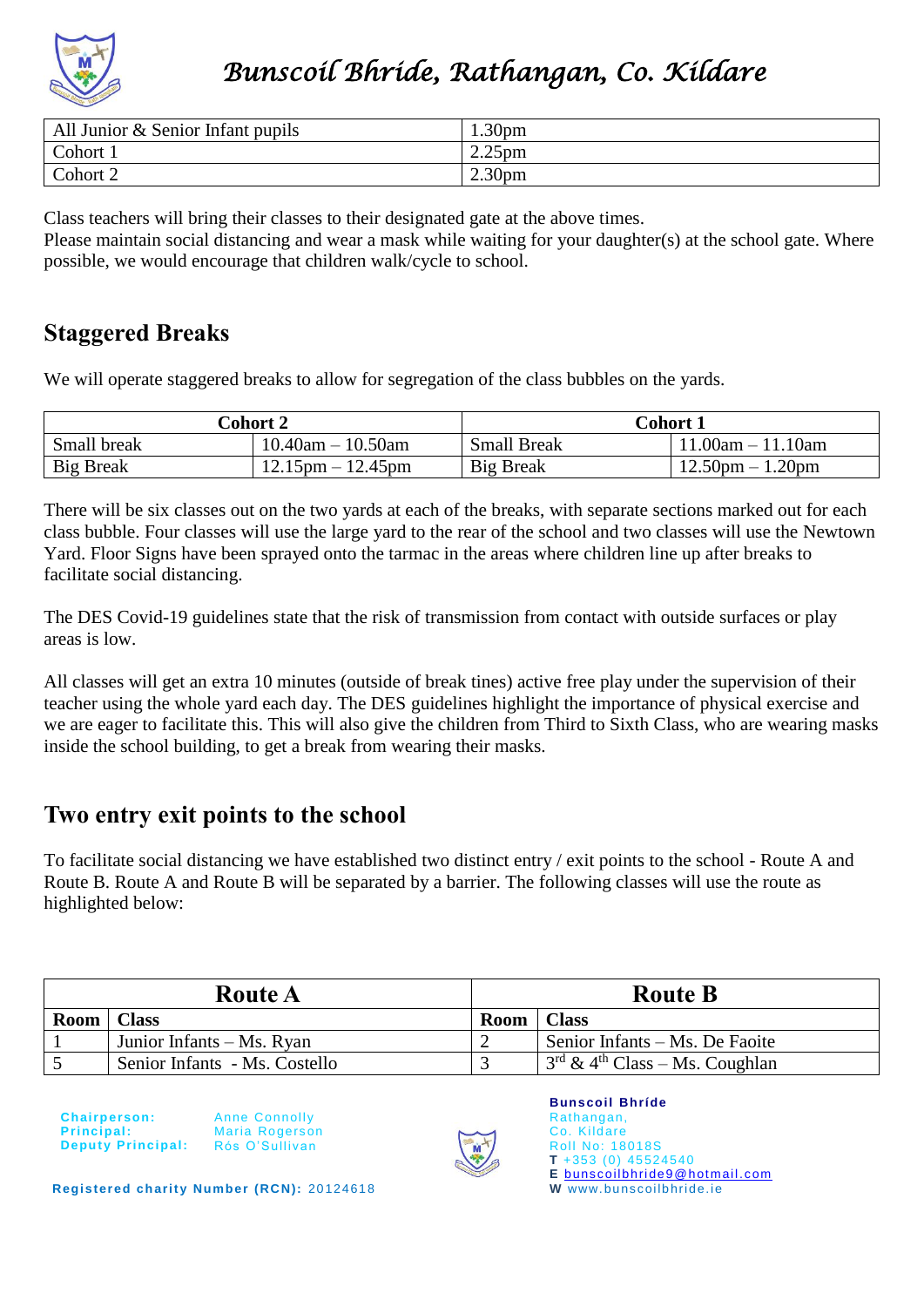

| 6  | $1st Class - Ms. McEvoy$                                |    | $4th Class - Ms. Fitzpatrick$                    |
|----|---------------------------------------------------------|----|--------------------------------------------------|
|    | $6th Class - Mr. O'Sullivan$                            |    | $1.5th Class - Ms. Millane$                      |
|    | $3rd Class - Ms. Gorman$                                |    | $\frac{1}{2}$ <sup>nd</sup> Class – Ms. Geraghty |
| 12 | $5^{\text{th}}$ & 6 <sup>th</sup> Class – Ms. Ruttledge | 10 | $\frac{1}{2}$ Class – Ms. Frawley                |
| 13 | Bluebells Class – Ms. Rowley                            |    |                                                  |

Operation of Route A and Route B ensure that children will never meet on the corridor / stairs during entry / exit of the school.

## **Staff / Staff-Room**

All staff members must return the completed the Covid-19 Return to Work Form at least three days prior to returning to the school. All staff members must have completed Induction Training in Covid-19, provided by the DES prior to returning to the school.

All staff members should maintain a physical distance of 2 metres when they are not engaged in teaching e.g. when arriving to school and using the staffroom.

Staff meetings will be held remotely or in small groups to facilitate physical distancing.

There will be strict social distancing of 2 metres in place in the staffroom. To facilitate this, the staffroom accommodation has been limited to eight staff members at any one time, with the furniture replaced to allow for social distancing. All tables and chairs will be sanitised after each member of staff finishes his / her break. The fabric chairs have been replaced by plastic chairs to facilitate this.

# **Cleaning**

We will have access to six extra cleaning hours per day. We will have three cleaners on site every evening, each with responsibility for a designated area of the building. We will also have a cleaner on site for one hour in the afternoons to clean and sanitise the staffroom and sanitise frequently-touched surfaces (banisters on stairs / door handles). All cleaners will be provided with a cleaning schedule as per the DES guidelines and all cleaning procedures as outlined will be adhered to. Cleaning staff will be provided with training prior to commencing in September.

All staff will have access to cleaning products and will be required to maintain cleanliness of their own work area. Staff should thoroughly clean and disinfect their work area before and after use each day. All cleaning materials stored in classrooms will be stored out of the reach of children.

The school have purchased a Fogging Device which will be used to sanitise all PE equipment and shared teaching resources on a daily basis.

Waste will be collected regularly from the offices, classrooms and other areas within the school.

**Chairperson: Principal: Deputy Principal:**  Anne Connolly Maria Rogerson Rós O'Sullivan



**Bunscoil Bhríde** Rathangan, Co. Kildare Roll No: 18018S **T** +353 (0) 45524540 **E** [bunscoilbhride9@hotmail.com](mailto:bunscoilbhride9@hotmail.com) **W** www. bunscoilbhride.ie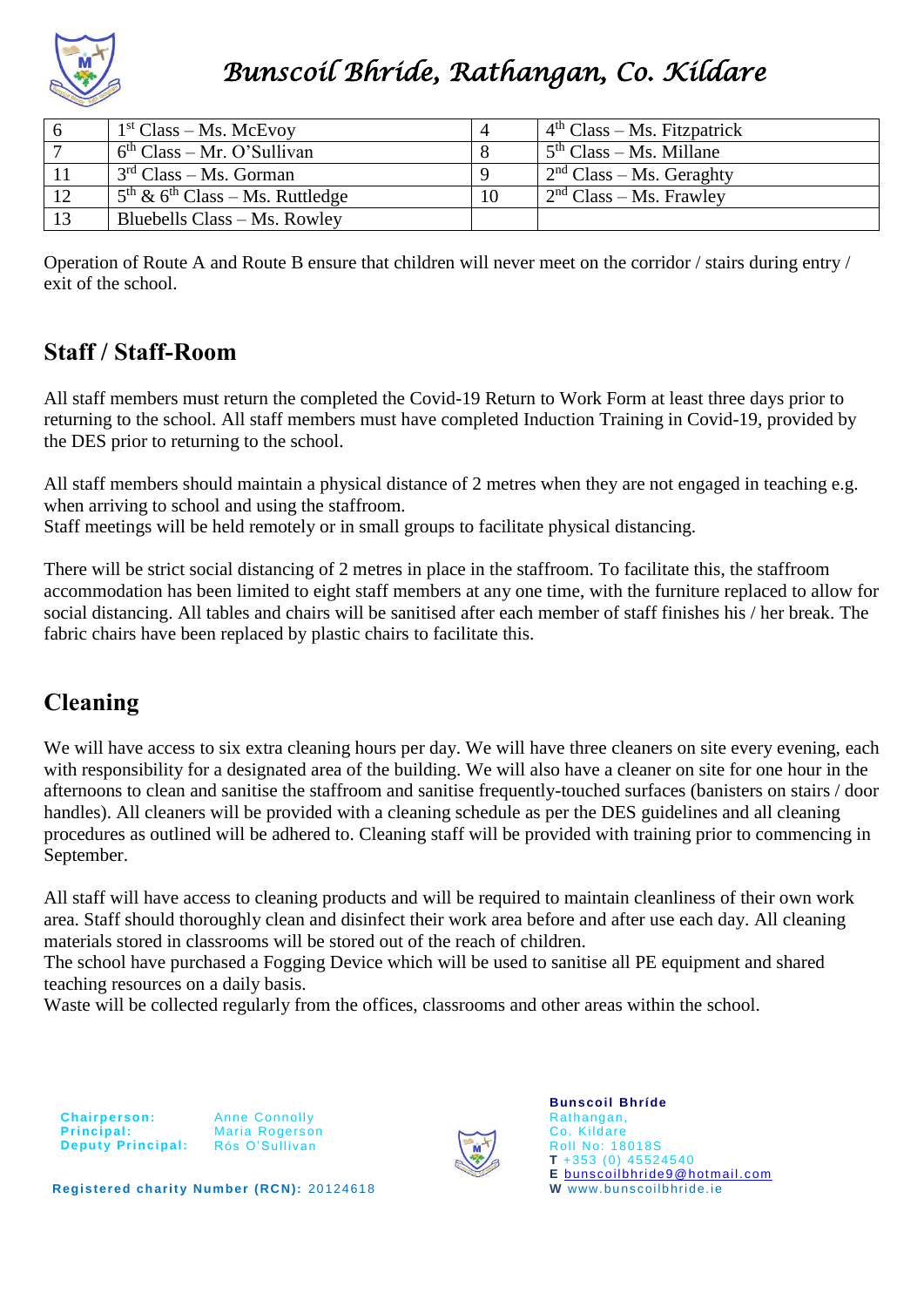

### **Hand Hygiene**

We have installed 79 hand-sanitiser dispensers throughout the school. There will be three hand-sanitising stations in every classroom and two in each of the Special Education Rooms. All other rooms and areas of the corridors will have dispensers. There will be five dispensers at each of the entry points to the school, positioned 1 metre apart.

All sinks in the school have hot water and access to foam soap and hand towel dispensers have been installed beside every sink in the school, including all sinks in toilets and classrooms.

A further hand-sanitiser pump will be positioned on each teacher's desk for use before and after copycorrecting.

As children will have so much access to hand-sanitiser inside the classroom and outside, there is no requirement for your daughter to bring hand-sanitiser to school.

We ask you to ensure you are practising good hand hygiene at home with your daughter and that she is aware of the correct hand-washing techniques and practises them frequently at home. Hand-washing / sanitising will happen very regularly throughout the school day, as recommended in the DES guidelines.

### **Classroom Layouts**

Maintaining physical distancing in the school environment is recommended as one of the key control measures to minimize the risk of the introduction and spread of COVID-19. The desks in all classrooms will be organised into pods, seating four/five/six children. There will be a minimum of 1 metre distance between each pod. Sharing educational material between Pods will be avoided where possible.

# **Team Teaching / Special Education Teachers (SETs) / Special Needs Assistants (SNAs)**

In line with our Special Education Policy, learning support will be provided by a blended approach of in-class support and withdrawal. The provision of support will be organised to ensure that movement between bubbles is as limited as possible for SETs. Each of our twelve class bubbles will be paired with one of our four SETs, who will only interact with children in these specific bubbles.

Where a support teacher / SNA is working alongside the class teacher in a classroom, both members of staff must be mindful of maintaining social distance from one another.

Where children receive support in one of the SET rooms, social distancing of 1 metre will be maintained between each child in the group.

The tables and chairs in the SET rooms will be wiped down with disinfectant spray in between different pupils

**Chairperson: Principal: Deputy Principal:** 

Anne Connolly Maria Rogerson Rós O'Sullivan



**Bunscoil Bhríde** Rathangan, Co. Kildare Roll No: 18018S **T** +353 (0) 45524540 **E** [bunscoilbhride9@hotmail.com](mailto:bunscoilbhride9@hotmail.com) **W** www. bunscoilbhride.ie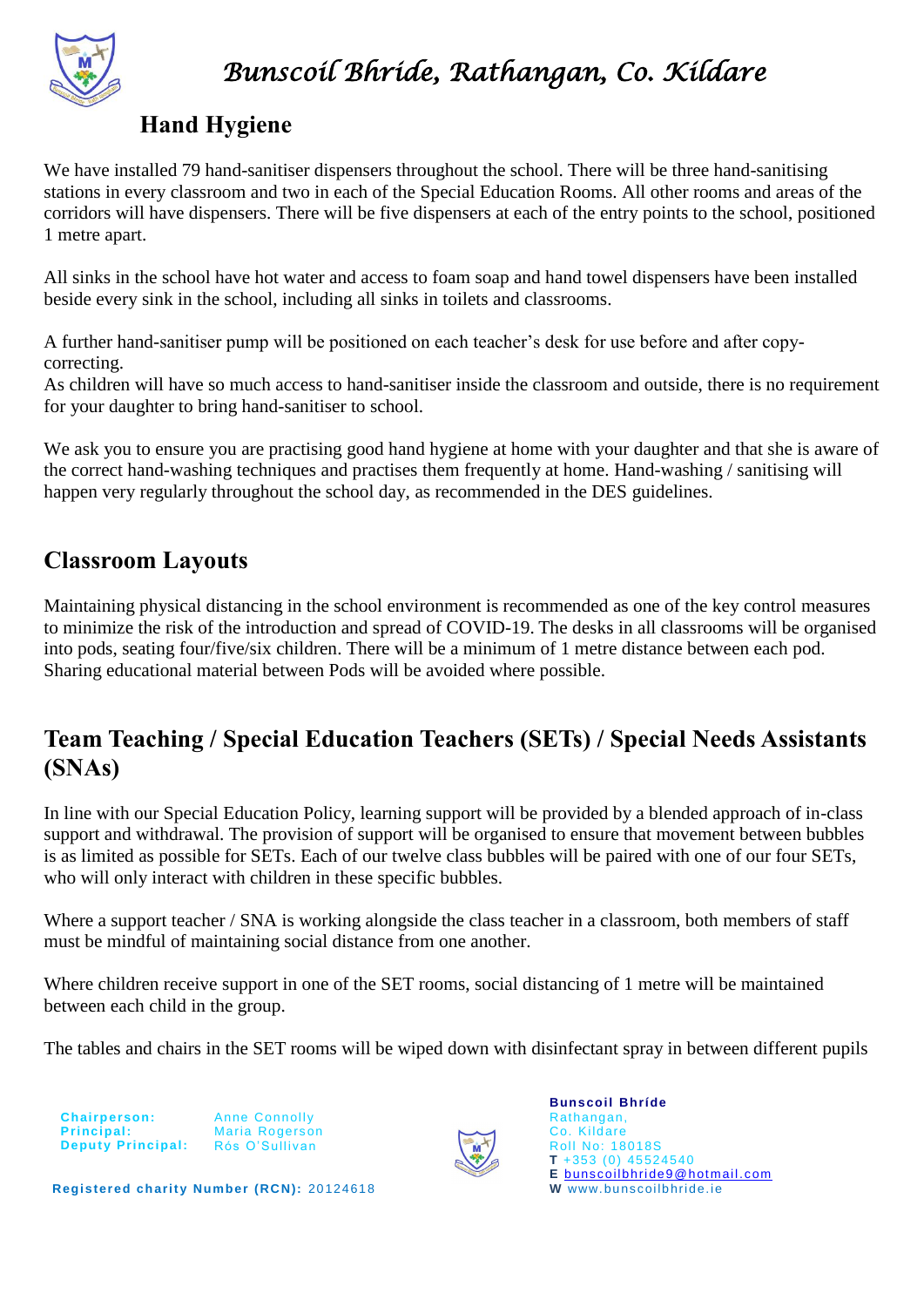

or small groups attending.

## **Uniforms / P.E.**

All classes from Junior Infants to 1<sup>st</sup> Class will wear the school tracksuit only this year. Classes from  $2^{nd}$  to 6<sup>th</sup> will have PE on Tuesdays and Thursdays. Please see table below for correct uniform to be worn on each day for pupils from  $2<sup>nd</sup>$  to  $6<sup>th</sup>$  classes.

| Day             | <b>Uniform</b>          |
|-----------------|-------------------------|
| <b>Monday</b>   | School Uniform          |
| <b>Tuesday</b>  | School Tracksuit        |
| Wednesday       | School Uniform          |
| <b>Thursday</b> | <b>School Tracksuit</b> |
| Friday          | School Uniform          |

There is no guidance or advice to say that school uniforms or tracksuits should be washed every day and this is not practical for most families. However, for the families who wish to wash every day, the uniform arrangements outlined above allow for this.

School uniform / tracksuit should only be worn by children while at school. We are appealing to all parents to ensure that school uniforms / tracksuits are taken off straight after the child arrives home after school for the day. They should not be worn in after-school facilities, shops, during after-school activities etc.

P.E. will be taught outside as much as possible. All PE equipment will be sanitised after use by a class before being returned to the PE equipment room.

# **IT equipment**

Timetables will be drawn up for use of the Chromebooks and iPads. All surfaces of the Chromebooks and iPads will be wiped down with disinfectant wipes after use, before being return to the charging trolley.

## **Teaching Resources / Toys**

All shared toys / teaching resources will be sterilised after use by each pod, before being put away. The fogging device can be used for this purpose. Alternatively, all teachers have a supply of Milton in their rooms. Soft / fabric toys have been removed from all rooms.

# **Personal Equipment**

Children will use their own books, pens, pencils etc. and should not share with other pupils. All children should

| <b>Chairperson:</b>      |
|--------------------------|
| Principal:               |
| <b>Deputy Principal:</b> |

Anne Connolly Maria Rogerson Rós O'Sullivan



**Bunscoil Bhríde** Rathangan, Co. Kildare Roll No: 18018S **T** +353 (0) 45524540 **E** [bunscoilbhride9@hotmail.com](mailto:bunscoilbhride9@hotmail.com) **W** www. bunscoilbhride.ie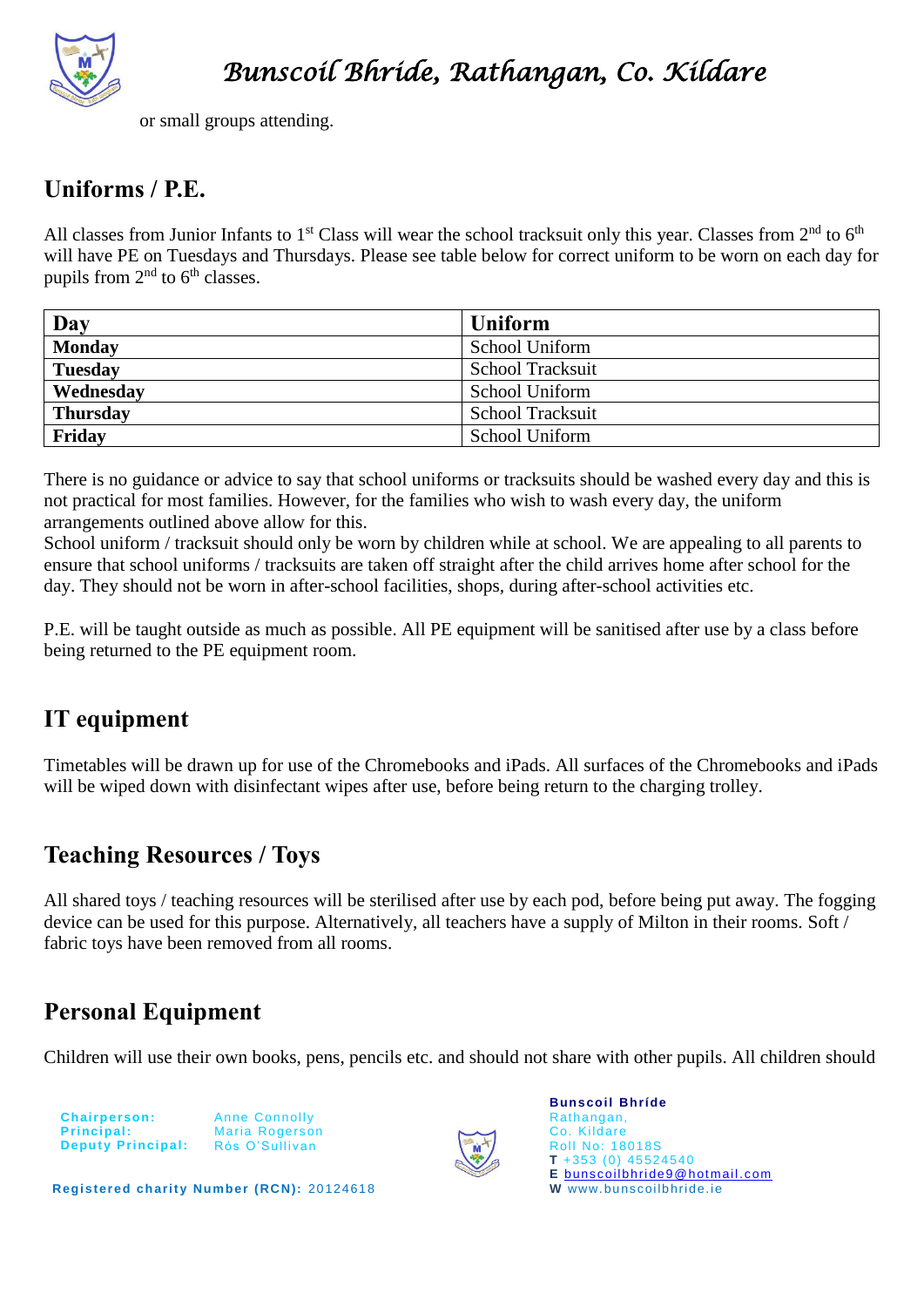

have one pencil-case ONLY, containing limited, basic, necessary stationery. We would ask that no paraphernalia e.g. 'fluffy bits' attached to bags / pencil-cases / pencils etc. be brought to school. Every item within the schoolbag and the pencil-case should be clearly labelled with the child's name. Pencil-cases will be retained in school. The only items within the school-bag to go between home and school will be the lunch-box and drinks bottle.

Book rental books will be labelled with your child's name in advance of being distributed. Books for each pod will be stored together and kept separate from the books of other pods.

## **Lunches and Drinks**

All lunch-boxes and drinks should be clearly labelled with your child's name. We are asking parents to make sure that their children bring their lunches and drinks to school to avoid adults having to come to the school during the day. Please remind your children not to share their food or drinks with any other children. Children will eat their lunches at their desks, as per our usual practice.

#### **Coats**

We will refrain from our practice of hanging all coats together in classrooms. Children will be asked to place their coat into their school-bag, while in the classroom. Coats that are wet will be hung, with an effort made to ensure that they are not in contact with coats of children who are in a different pod.

#### **Music**

Usually the Board of Management fund tin whistle lessons with Annette Randles for classes for the first term annually. The DES guidelines refer to a greater risk posed by the playing of wind instruments. For that reason, we will not be using the tin whistle at school this year. Tin whistles should be kept at home and we would ask parents to encourage the children to practise their playing at home.

# **Corridors and Stairs**

The DES guidelines state that briefly passing someone in a hall is very unlikely to contribute significantly to the spread of infection if people do not have physical contact and avoid informal group discussions. We are fortunate in that we have wide corridors (nearly 2 metres). We will walk in single file on the right-hand side of the corridors and stairs. Vinyl directional arrows will be attached to the corridors and stairs to highlight this rule.

## **Door and Windows**



Anne Connolly Maria Rogerson Rós O'Sullivan



**Bunscoil Bhríde** Rathangan, Co. Kildare Roll No: 18018S **T** +353 (0) 45524540 **E** [bunscoilbhride9@hotmail.com](mailto:bunscoilbhride9@hotmail.com) **W** www. bunscoilbhride.ie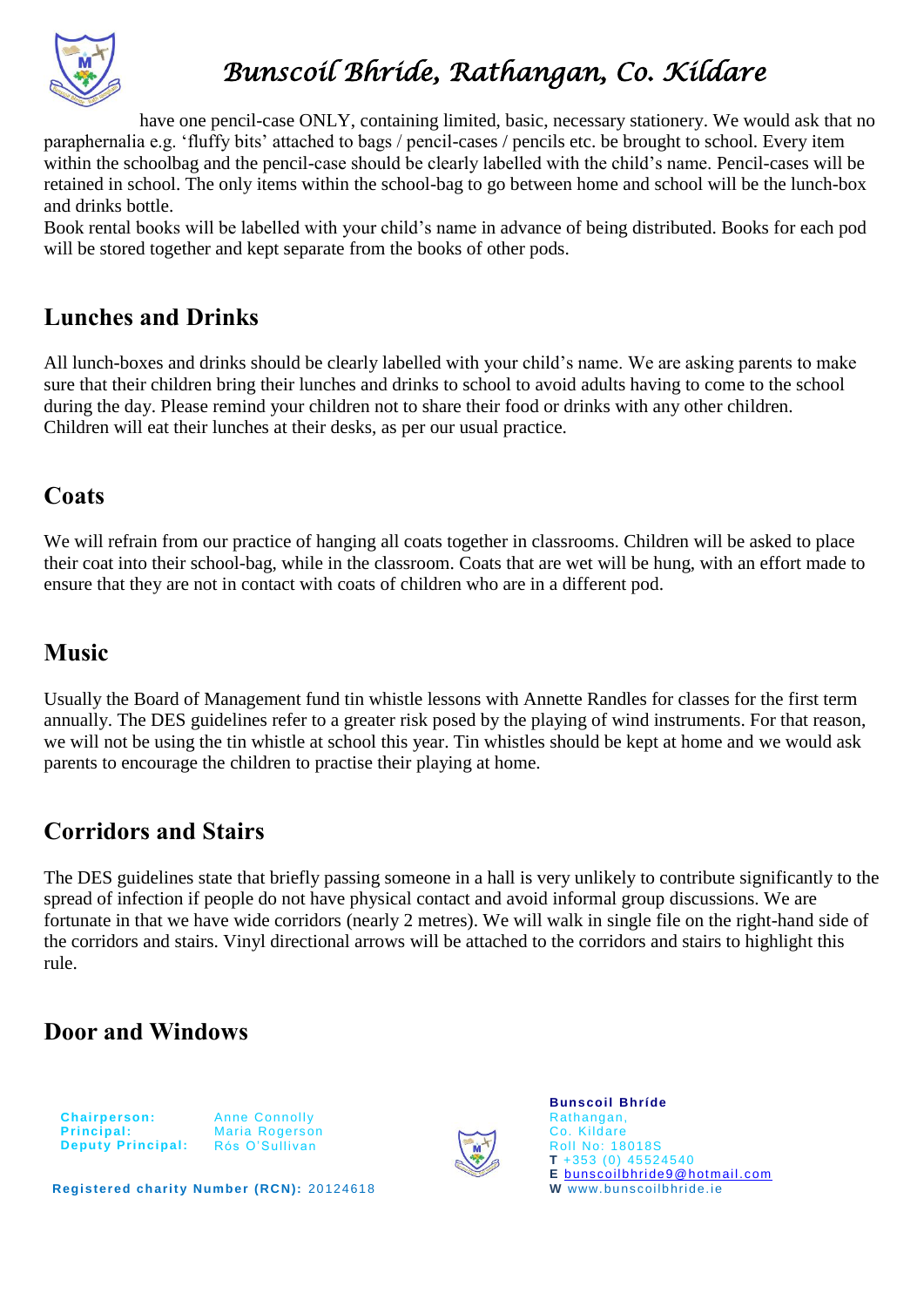

Where practical, all internal doors will be left open to minimise hand contact with common surfaces. To ensure classrooms are well-ventilated, windows will be kept open as often as possible.

# **Office**

We have a contactless payment system in place through our pupil administration system, Aladdin. This is entirely secure. We are appealing to parents to protect our staff by using Aladdin online e-payments, rather than sending cash into school. The e-payment link has been sent to all parents and we ask that payment is made in advance of 1st September. Please email the school if you are experiencing financial difficulties and I will get in contact with you in confidence.

As far as possible, staff members should not enter the Office area and should only speak with the secretary / Principal at the Reception area.

#### **Photocopying**

Any staff member who uses the photocopier should hand-sanitise before and after use. Hand-sanitiser dispensers are located next to each of the photocopiers.

#### **After-school activities**

While the importance of after-school activities for children is recognised and we are eager to resume the programme of after-school activities in our school, with class bubbles in operation and with our being instructed by the Department of Education and Skills to keep class bubbles separate, running after-school activities will not be possible until the guidance from the Department is updated. We are concerned that it would be very difficult for after-school providers to maintain our class bubbles, and the fact that most of them may be travelling between a number of schools or coming from other settings, potentially exposes our school to extra risk of infection.

# **Library**

Our Library will remain be out of use this year, as its use by all of the different class bubbles, would pose too much of a risk and undermine the integrity of our bubbles. We recognise the importance of reading and want to ensure that the children always have a library book to read. To this end, all teachers will be provided with a large box, into which he / she will place 50 books selected specifically for his/her class, to be stored in each classroom. Children will choose books to take home from this selection. When a book is returned to school, it will be placed out of use for a period of 72 hours (recommended in the DES guidelines), before being safely returned to the library box. Children should all bring a large ziplock bag, marked with their name to school, in which they will carry their library book into and out of school (to protect the book in the event of bag spillages!).

**Chairperson: Principal: Deputy Principal:**  Anne Connolly Maria Rogerson Rós O'Sullivan



**Bunscoil Bhríde** Rathangan, Co. Kildare Roll No: 18018S **T** +353 (0) 45524540 **E** [bunscoilbhride9@hotmail.com](mailto:bunscoilbhride9@hotmail.com) **W** www. bunscoilbhride.ie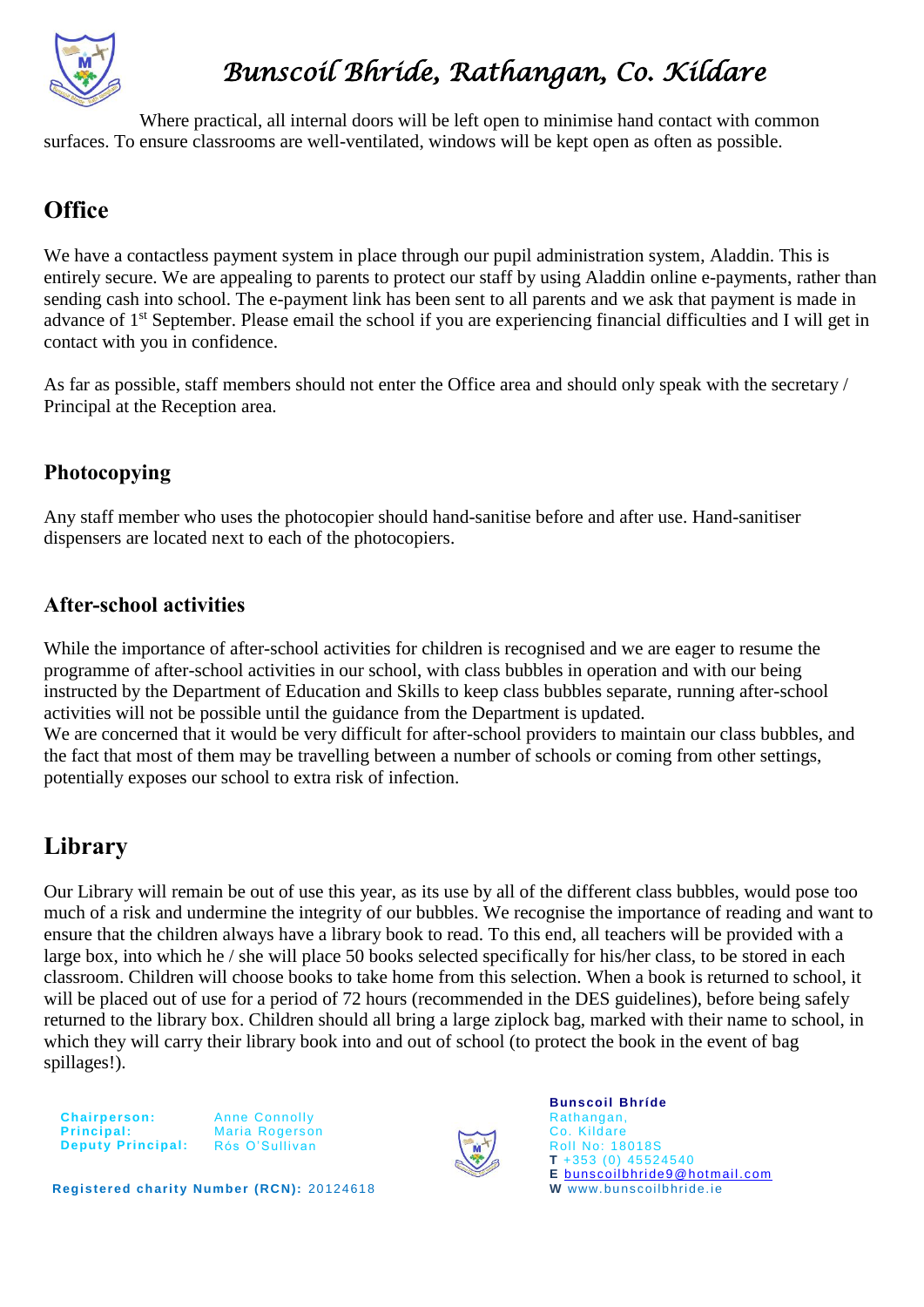

### **Substitute Teachers and SNAs**

A copy of this Covid Plan will be provided to all substitute teachers and SNAs working in the school. Substitutes will be required to complete a Return to Work Form before they enter a classroom and will be asked to confirm that they have engaged in the online Induction training provided by the DES.

## **Visitors to the School**

Visits to the school will be kept to a minimum, must be absolutely necessary, and be by prior arrangement / appointment. Visitors must wear a face covering, hand-sanitise on entry to the school and maintain social distancing at all times.

# **Parent / Teacher Meetings**

Parent / Teacher Meetings may take place via phone consultation in the first instance. If deemed necessary, face-to-face meetings will be held with parents in either the hall of the library where social distancing is possible,

## **Collection of Children during the School Day**

Children should only be collected early if absolutely necessary.

If an adult has to collect a child during the course of the school day, the following arrangements will apply:

- When the adult arrives at the school, they should either phone the office or use the intercom at the front door of the school to alert the office that they have arrived
- The child will be brought from their class to the adult by a member of staff
- The child's early departure will be recorded on Aladdin by the Secretary
- No adult should enter the school building, unless invited to do so

A Perspex screen has been installed at the Secretary's hatch and on the teacher's desk in Room 12 to provide protection.

# **Use of Personal Protective Equipment (PPE)**

Appropriate PPE will be available for dealing with suspected Covid-19 cases, intimate care needs and first aid. Where staff provide healthcare to children with medical needs / first aid to children they will apply standard precautions as per usual.



Anne Connolly Maria Rogerson Rós O'Sullivan



**Bunscoil Bhríde** Rathangan, Co. Kildare Roll No: 18018S **T** +353 (0) 45524540 **E** [bunscoilbhride9@hotmail.com](mailto:bunscoilbhride9@hotmail.com) **W** www. bunscoilbhride.ie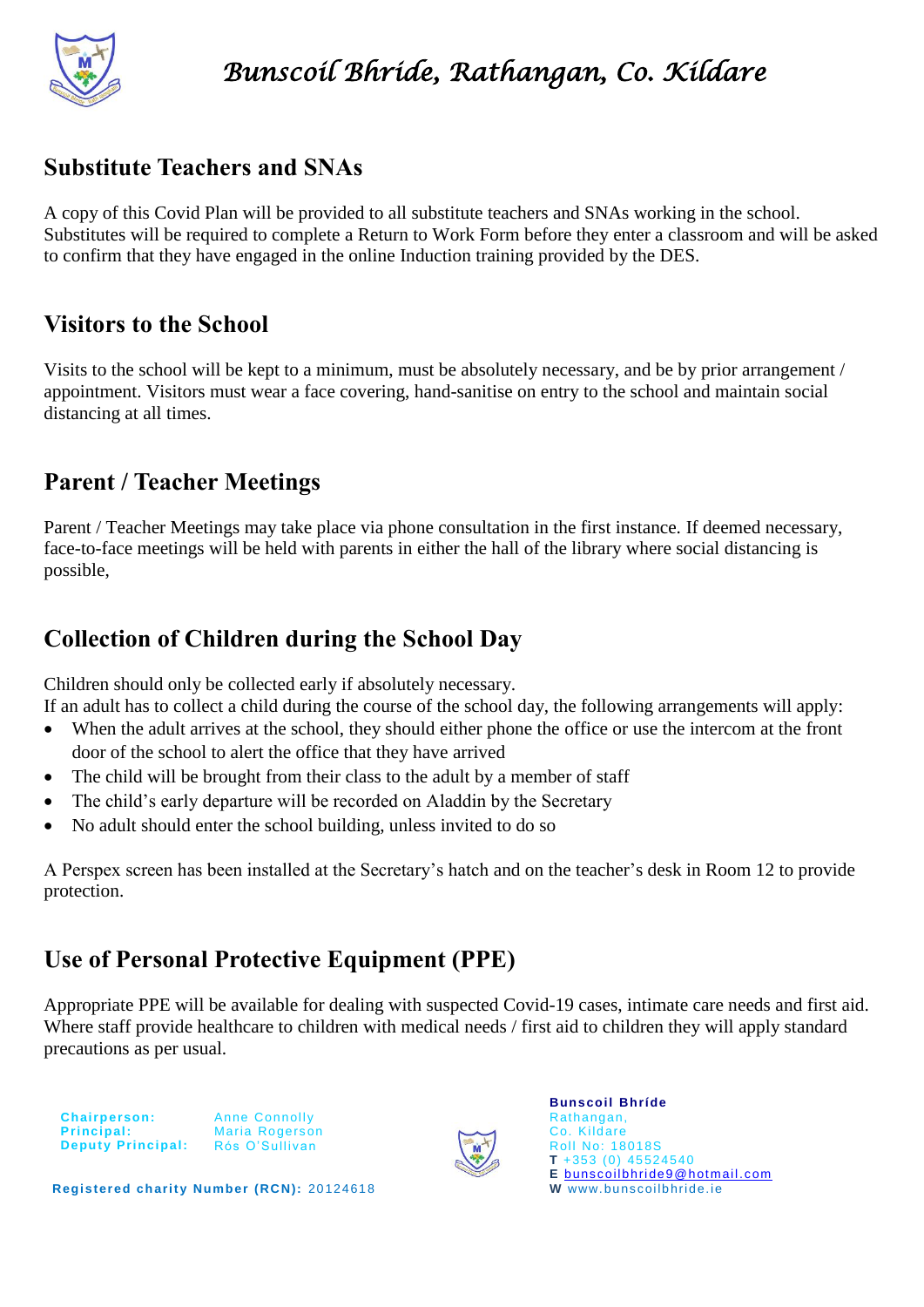

Staff will wear face coverings. All staff have been provided with a supply of surgical grade (EN14683) facemasks. Staff in the Bluebells class have been provided with KN95 masks. Visors have also been made available to all staff.

Children from Third to Sixth Class will wear masks inside the school building from December 1<sup>st</sup>. Each of the teachers will have a box of children's masks in their classroom, should a child forget het mask or need a replacement. Masks breaks (whereby the class go outside and take their masks off) will be built into the school day.

## **Homework**

All homework will be recorded on Seesaw / Google Claassroom.

## **Dealing with a suspected case of Covid-19**

Pupils / staff members should not attend school if displaying any symptoms of Covid-19 [https://www2.hse.ie/conditions/coronavirus/symptoms.html.](https://www2.hse.ie/conditions/coronavirus/symptoms.html) If a pupil displays symptoms of Covid-19 while in the building, the following are the procedures will be implemented:

- Parents/guardians will be contacted immediately
- The child will be accompanied to the designated isolation area (the Servery) by a member of staff. The staff member will remain at least 2 metres away from the symptomatic child and will also make sure that others maintain a distance of at least 2 metres from the symptomatic child at all times
- A mask will be provided for the child presenting with symptoms, if one is available. She should wear the mask if in a common area with other people or while exiting the premises
- An assessment will be made as to whether the child who is displaying symptoms can immediately be brought home by parents and call their doctor and continue self-isolation at home
- The school will facilitate the child presenting with symptoms to remain in isolation, if they cannot immediately go home, and will assist them by calling their GP.
- The child presenting with symptoms should be advised to cover her mouth and nose with the disposable tissue provided when she coughs or sneezes and to put the tissue in the waste bag provided
- If the child is well enough to go home, the school will arrange for them to be transported home by a family member, as soon as possible, and advise them to inform their GP by phone of their symptoms. Public transport of any kind should not be used.
- If they are too unwell to go home or advice is required, the school will contact 999 or 112 and inform them that the sick child is a Covid-19 suspect.
- Arrangements will be made for appropriate cleaning of the isolation area and work areas involved.

All current guidelines provided by the HSE in relation to close contacts at school will be followed. The instructions of the HSE should be followed.

**Chairperson: Principal:** Deputy Principal: Rós O'Sullivan

Anne Connolly Maria Rogerson



**Bunscoil Bhríde** Rathangan, Co. Kildare Roll No: 18018S **T** +353 (0) 45524540 **E** [bunscoilbhride9@hotmail.com](mailto:bunscoilbhride9@hotmail.com) **W** www. bunscoilbhride.ie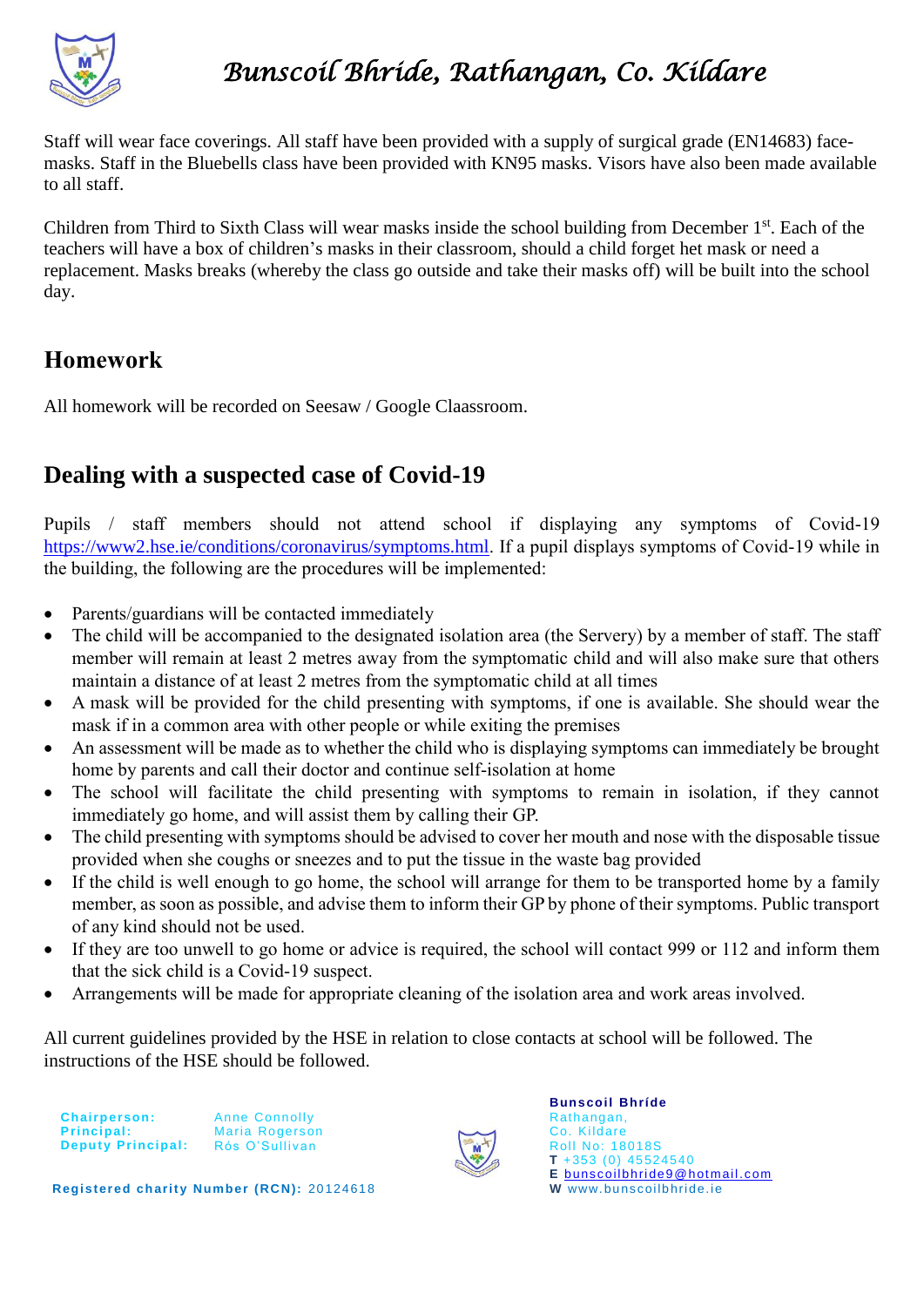

Staff members who are symptomatic should immediately inform the Principal/Deputy Principal and go to the isolation area. If the staff member is well enough to go home, arrangements will be made for them to be transported home either alone or by a family member (as appropriate), as soon as possible.

### **Children who should not attend school**

If your child is in one of the following categories, they should not attend school:

- Children who have been diagnosed with Covid-19
- Children who have been in close contact with a person who has been diagnosed with Covid-19
- Children who have a suspected case of Covid-19 and the outcome of the test is pending
- Children who have been in contact with a person who has a suspected case of Covid-19 and the outcome of the test is pending
- Children with underlying health conditions who have been directed by a medical professional not to attend school
- Children who are generally unwell

### **Supporting the Learning of Children who Cannot Attend School**

If a child is not able to attend school for an extended period of time, the class teacher (and/or the Special Education Teacher, where relevant) will provide work to support the child's learning at home and this will be shared with parents/guardians. All teachers will share a broad overview of their fortnightly learning objectives for each curricular area to parents via the Aladdin app.

We use the Aladdin Connect app to communicate with parents. Please ensure that you have downloaded the Aladdin Connect app (new parents of our school will be given details of this app and how to download it during the first week in September). Please check into the app and ensure that you have provided at least two emergency contact numbers for us to phone in the event of us not being able to get in contact with you. Please note these two contact numbers should be numbers of people other than you, the parents. You can add / edit these numbers within the app. You can also update your contact information (phone number / email address) within the app. We recommend that both parents download the app. Please contact us if you are having difficulty with this so that we can assist you.

In the event that the school or parts of the school have to close due to HSE advice, we will facilitate Home Learning through use of the Aladdin app, and Google Classroom for the senior classes and Seesaw for the junior classes.

#### **Teacher or SNA Absence and Substitution**

**Chairperson: Principal: Deputy Principal:**  Anne Connolly Maria Rogerson Rós O'Sullivan



**Bunscoil Bhríde** Rathangan, Co. Kildare Roll No: 18018S **T** +353 (0) 45524540 **E** [bunscoilbhride9@hotmail.com](mailto:bunscoilbhride9@hotmail.com) **W** www. bunscoilbhride.ie